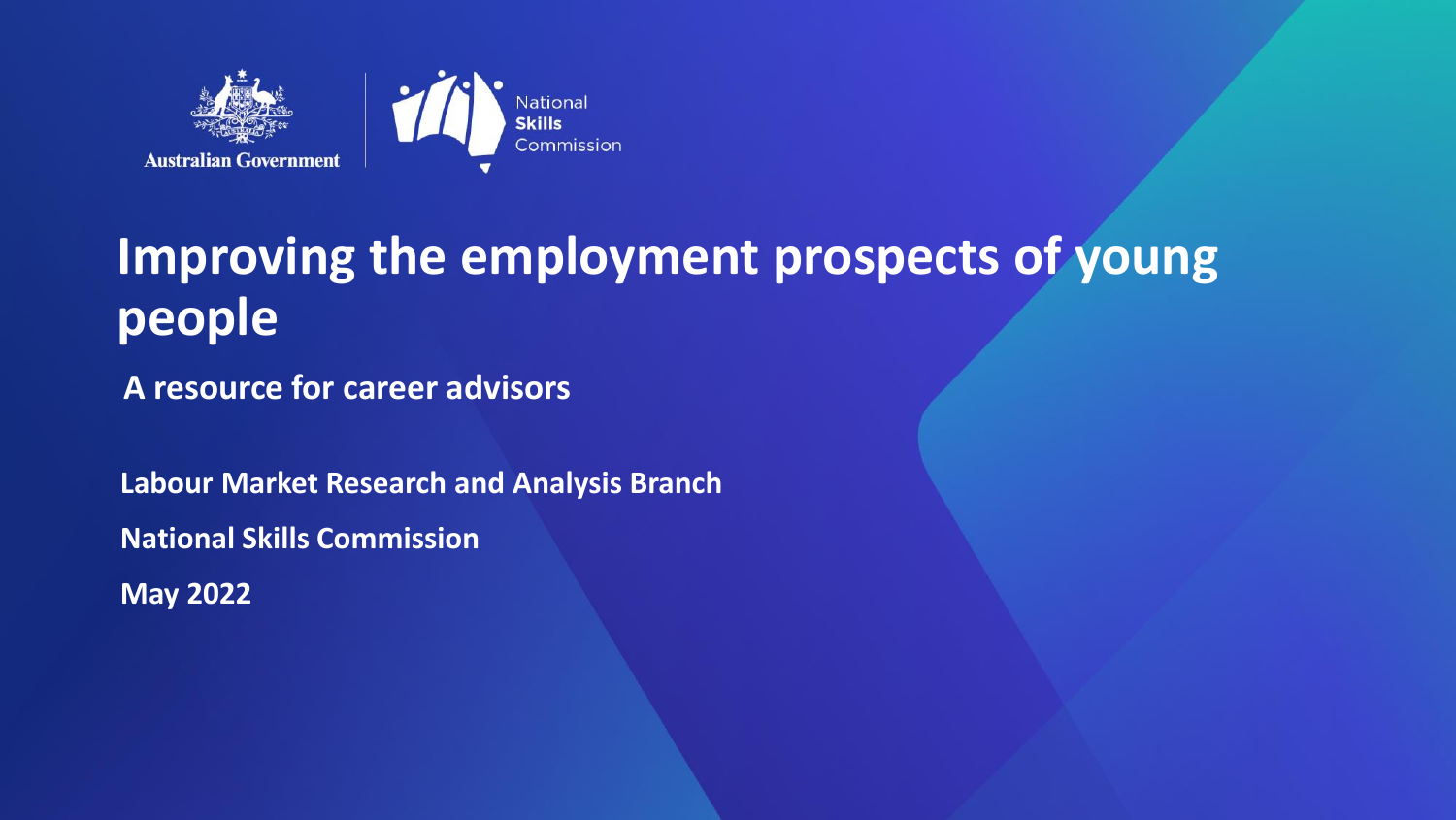### COVID-19 has had a significant impact on the jobs market

- Some industries have been hit hard, e.g. the arts, hospitality, arts and recreation, and tourism, but these impacts have varied across the country
- ➢ Global issues are also impacting the jobs market: e.g. costs of importing goods, shortages for some products, and manufacturing delays in overseas factories

*Source: ABS, Labour Force, Detailed, four quarter averages, Feb-20 to Feb-22 quarters; ABS, Weekly Payroll Jobs and Wages in Australia, March 2022; RBA, Supply chains during the COVID-19 Pandemic, May 2021.*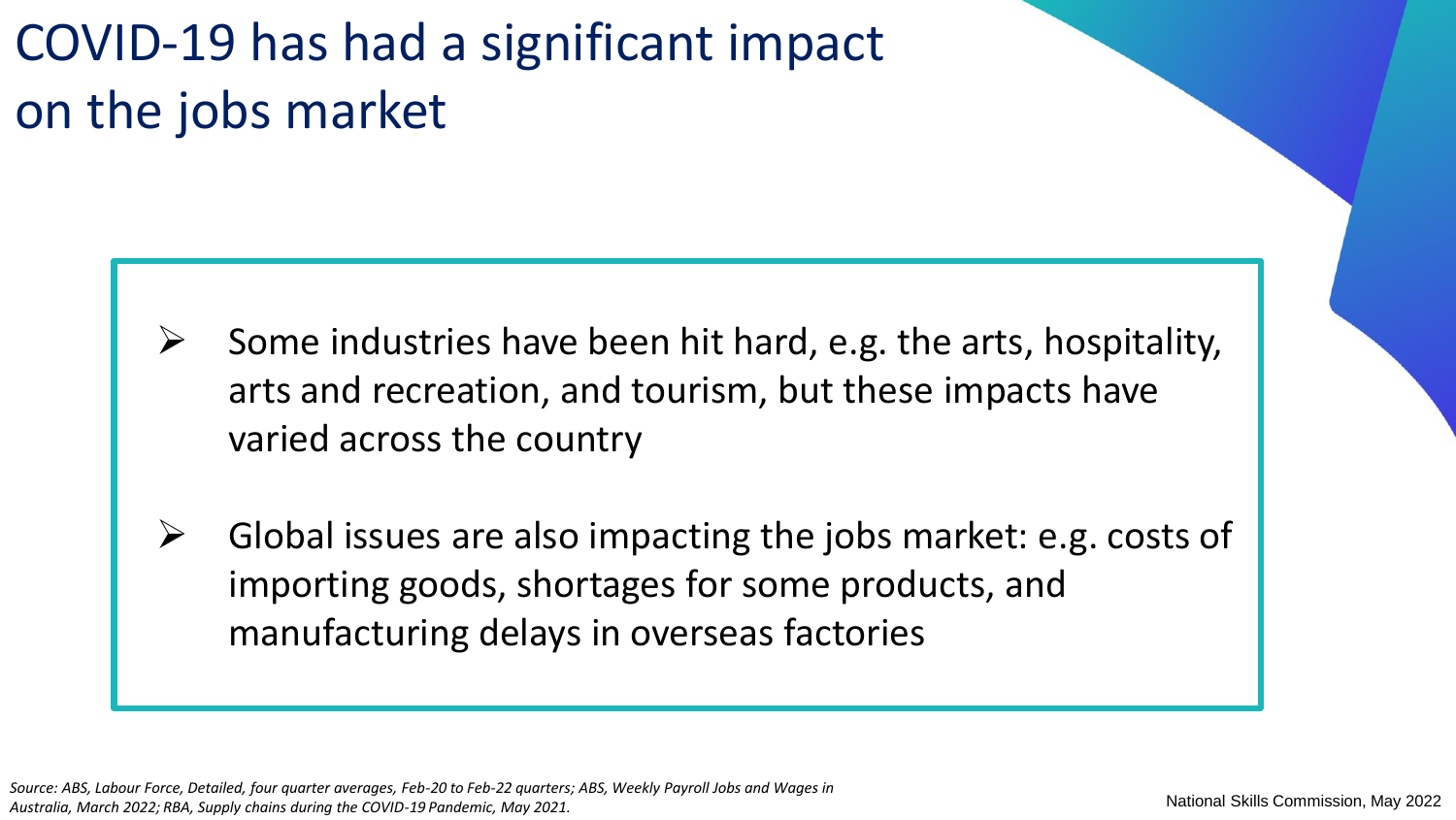### COVID-19 has had a significant impact on the jobs market

### *But, it's not all doom and gloom!*

- We know the economy bounced back quickly after each lockdown lifted, as businesses returned to relatively normal operation
- Recruitment activity has increased strongly
- Many employers are recruiting and are *having trouble* finding the right people for their businesses - the main reason being a lack of applicants or suitable applicants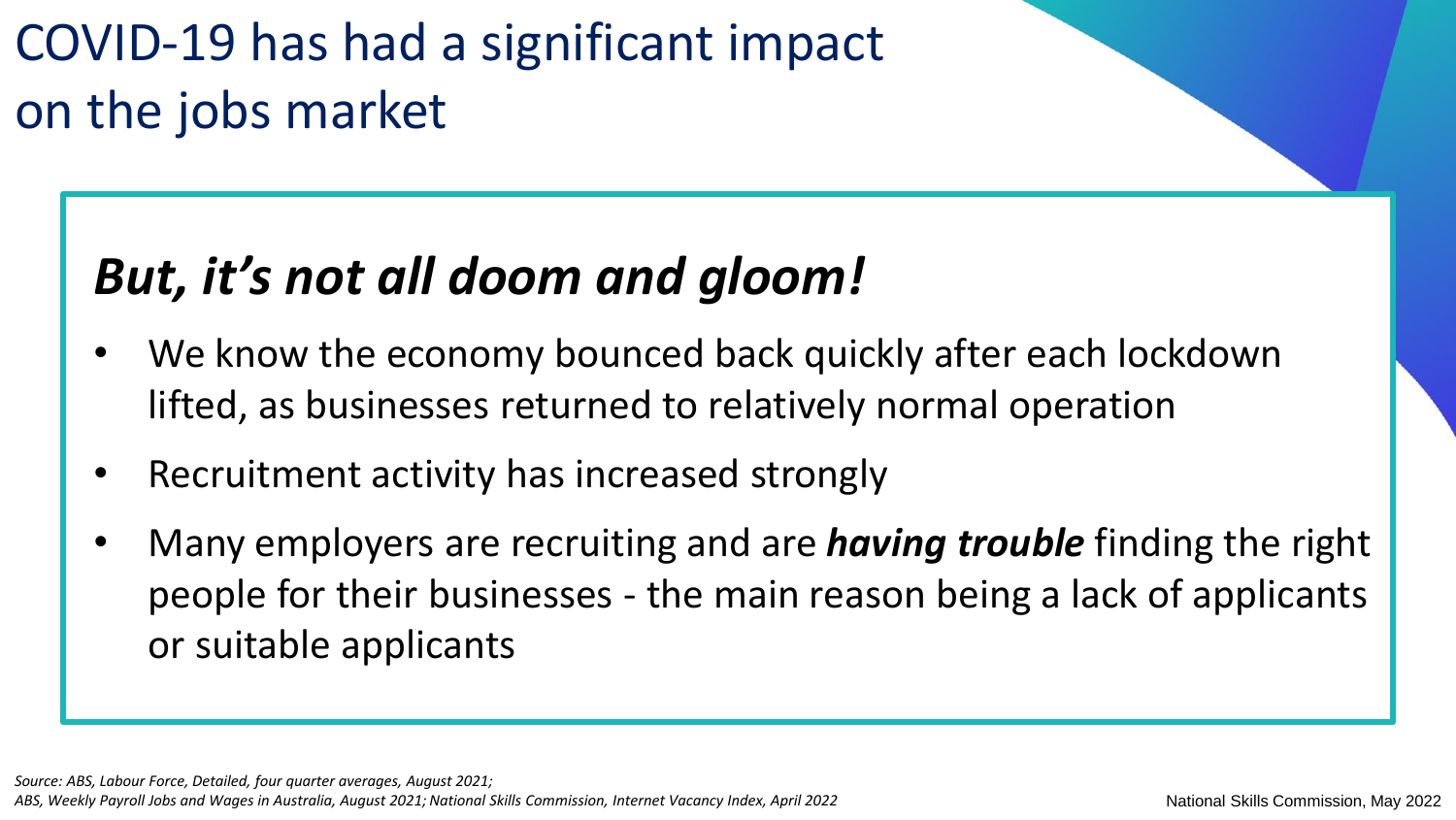### COVID-19 has had a significant impact on the jobs market

#### *COVID-19 has changed the way we work*

• Social distancing, working from home, and the increased/different use of technology

#### *But some things won't change*

- 9 out of every 10 new jobs in the future will be higher skilled and will require post-school qualifications (i.e. advanced VET or university)
- There will continue to be more jobs growth in 'services' industries (89%) compared to 'producing' industries (11%)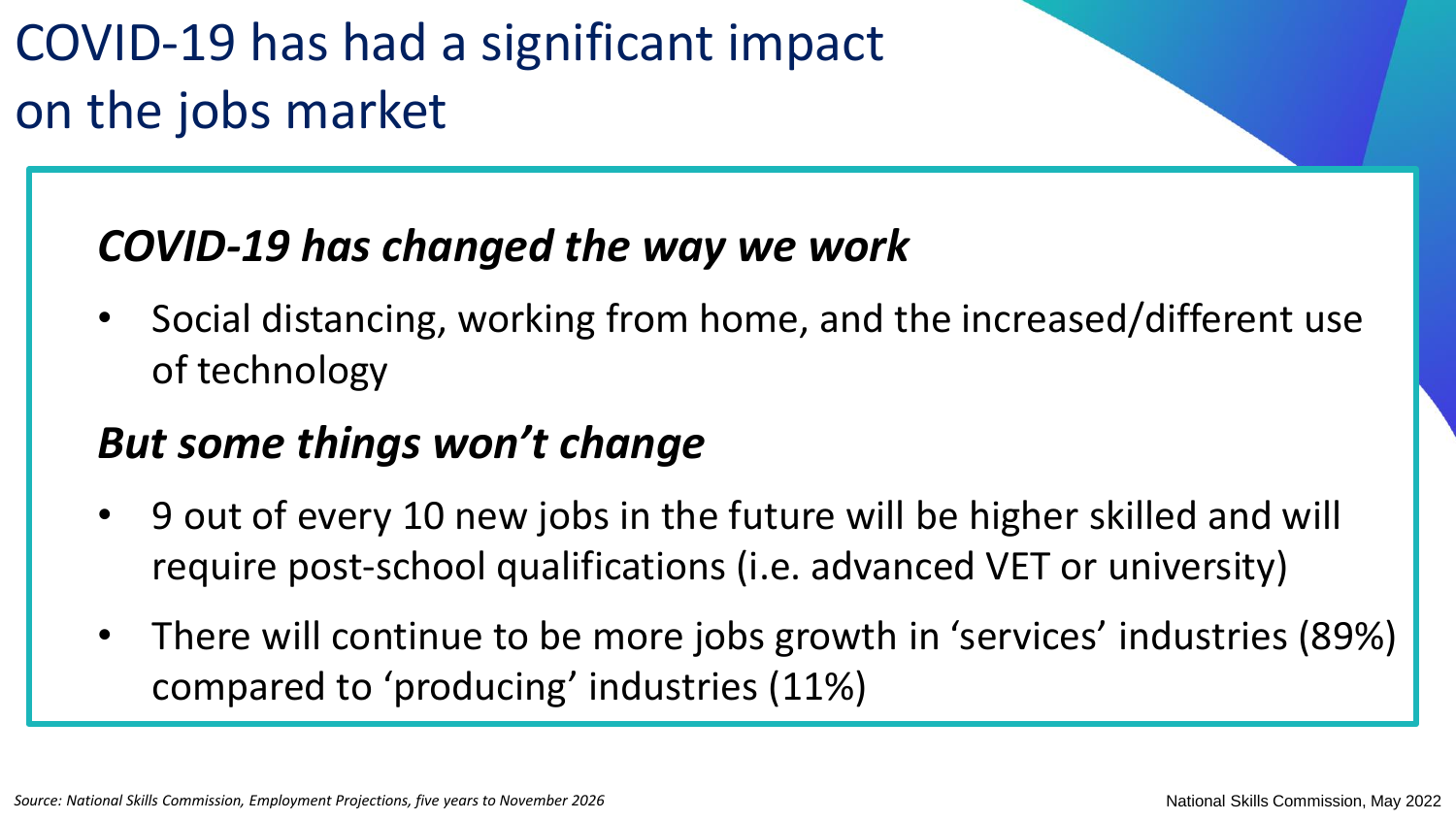### Where are the jobs in Australia?

#### **Share of employment by industry, February 2022**



*Source: ABS, Labour Force Survey, February quarter 2022; National Skills Commission, Employment Projections, five years to November 2026*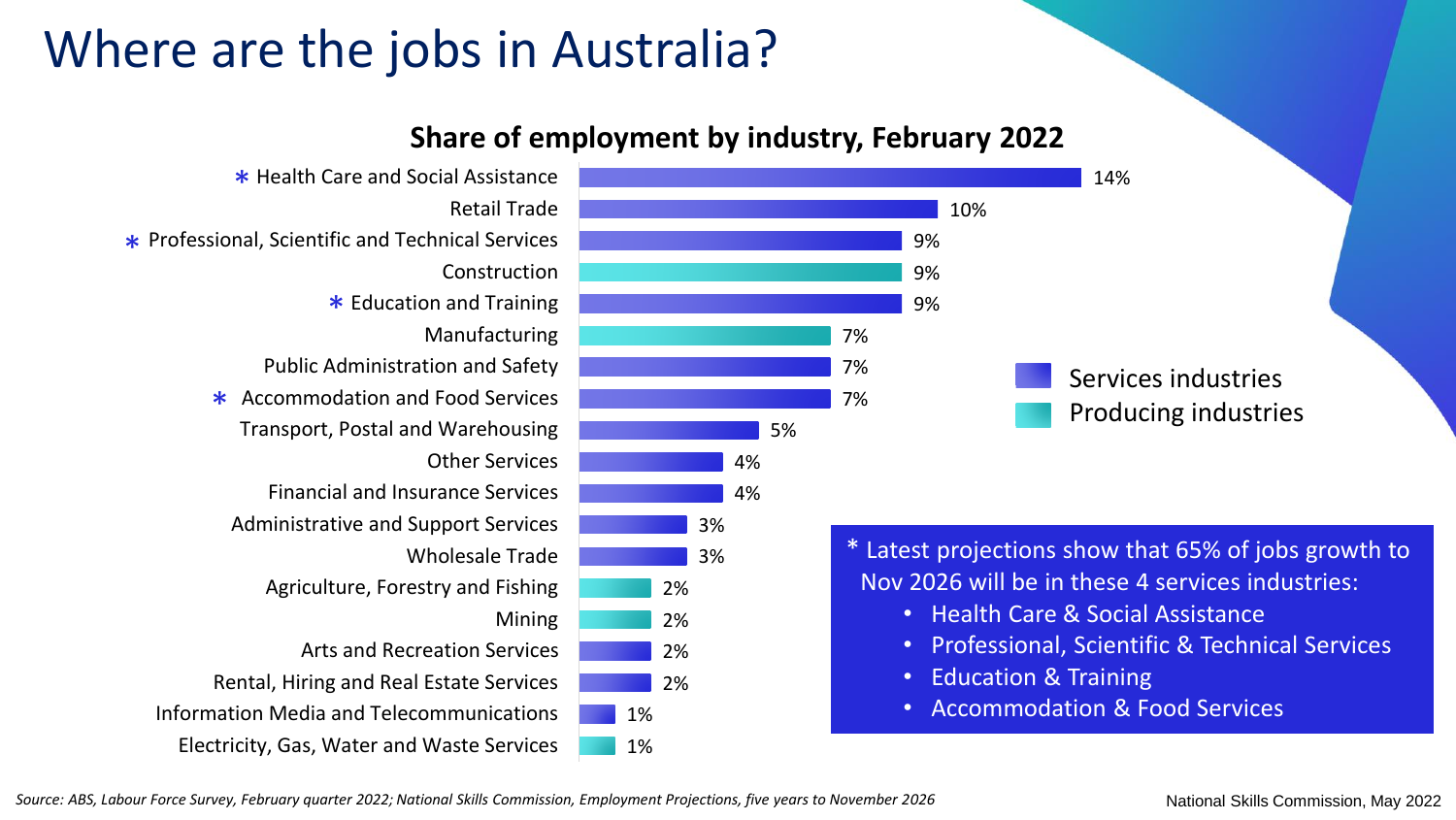

#### *Post school studies will be vital*

Source: National Skills Commission, Employment Projections, five years to November 2026 National Skills Commission, May 2022 National Skills Commission, May 2022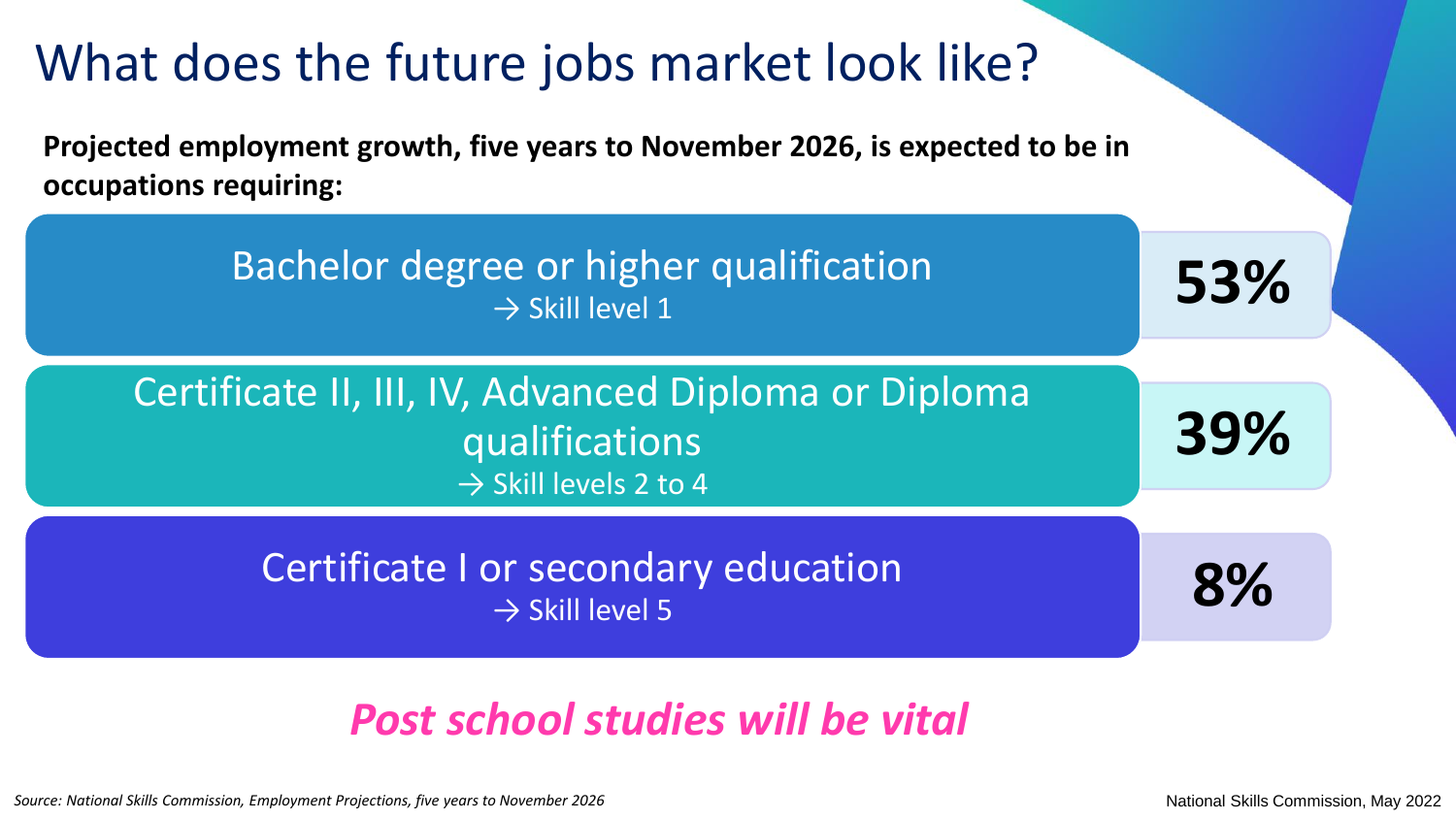Jobs growth will be significant in the health care and social assistance industry

**Aged & Disabled Carers are projected to grow by almost 74,900 (28%) and Registered Nurses by 40,400 (14%).**

#### **Growth is also expected in:**

- **Physiotherapists**
- **Audiologists & Speech Pathologists\Therapists**
- **Podiatrists**
- **Physiotherapists**
- **Dental Practitioners**
- **Medical Technicians**
- **General Practitioners**



- **Welfare, Recreation & Community Arts Workers**
- **Welfare Support Workers**
- **Social Workers**
- **Counsellors**
- **School Teachers & Early Childhood (Pre-primary School) Teachers**
- **Education Aides**
- **Child Carers**

…and more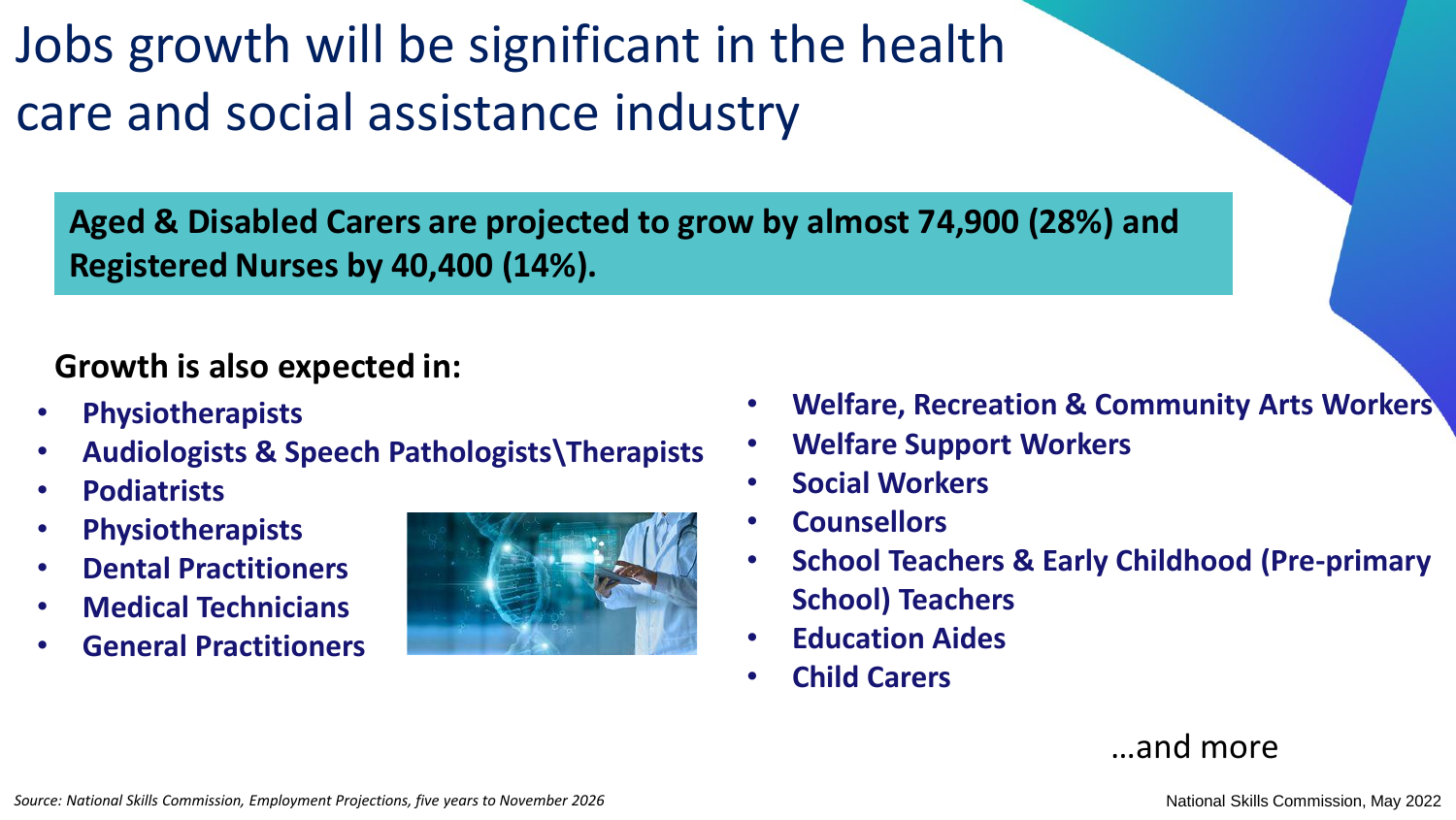### Jobs growth will also be strong in IT and related occupations

**Software & Application Programmers are projected to grow by 42,200 (27%) and Database & Systems Administrators, & ICT Security Specialists by 29,100 (39%).**

**Growth is expected in:**

- **ICT Managers**
- **ICT Support Technicians**
- **Graphic and Web Designers, and Illustrators**
- **Computer Network Professionals**
- **ICT Business and Systems Analysts**
- **ICT Support and Test Engineers**
- **Telecommunications Engineering Professionals**
- **Multimedia Specialists and Web Developers**

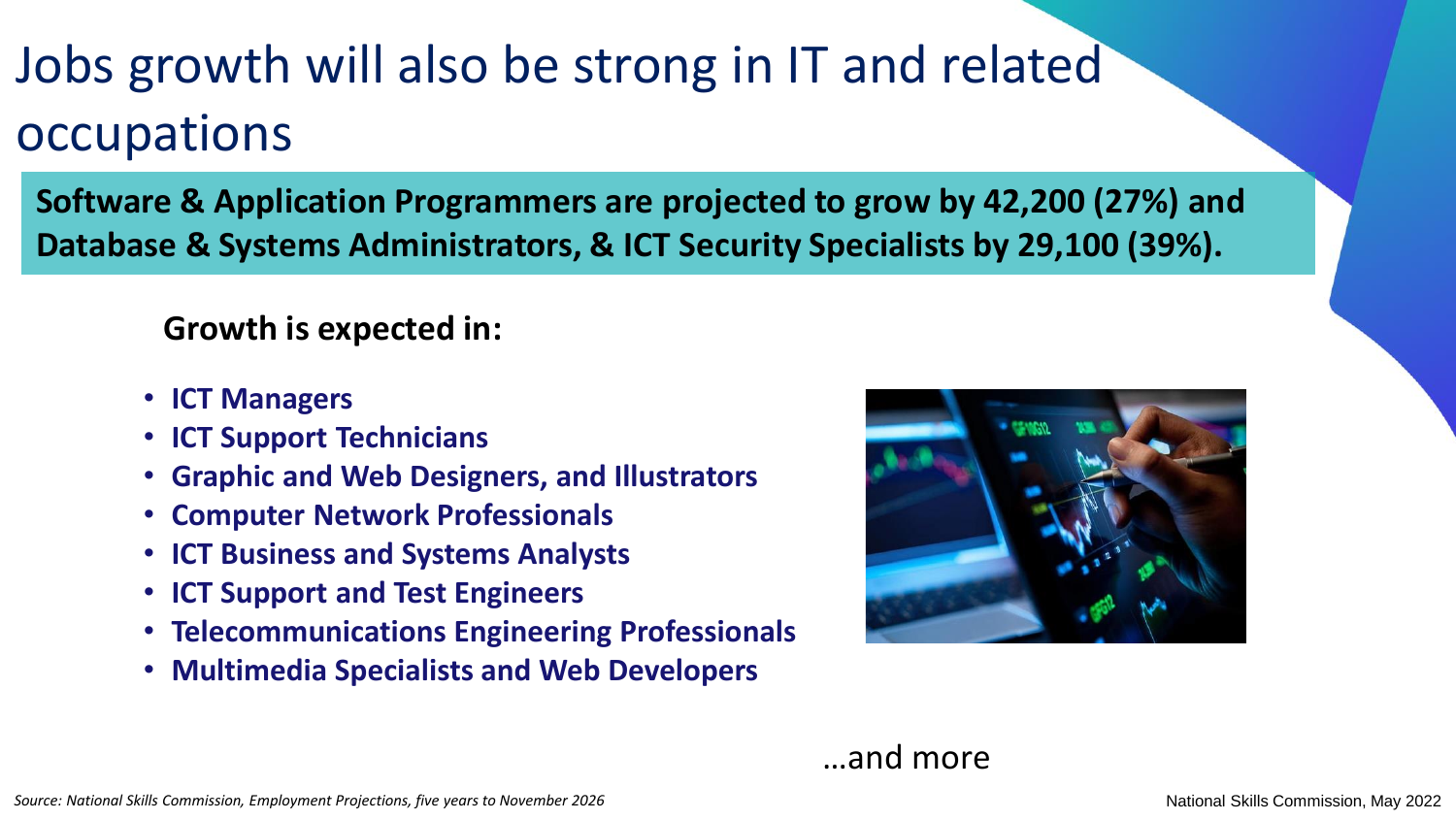### But jobs growth will be varied and across many different industries

**Management & Organisation Analysts are projected to grow by 28,200 (32%) and Electricians by 14,700 (10%)** 

#### **Growth is also expected in:**

- **Solicitors**
- **Human Resource Managers & Professionals**
- **Accountants & Auditors**
- **Construction Managers**
- **Chefs**
- **Real Estate Agents**
- **Drillers, Miners and Shot Firers**
- **Advertising and Marketing Professionals**
- **Architectural, Building and Surveying Technicians**
- **Plumbers**

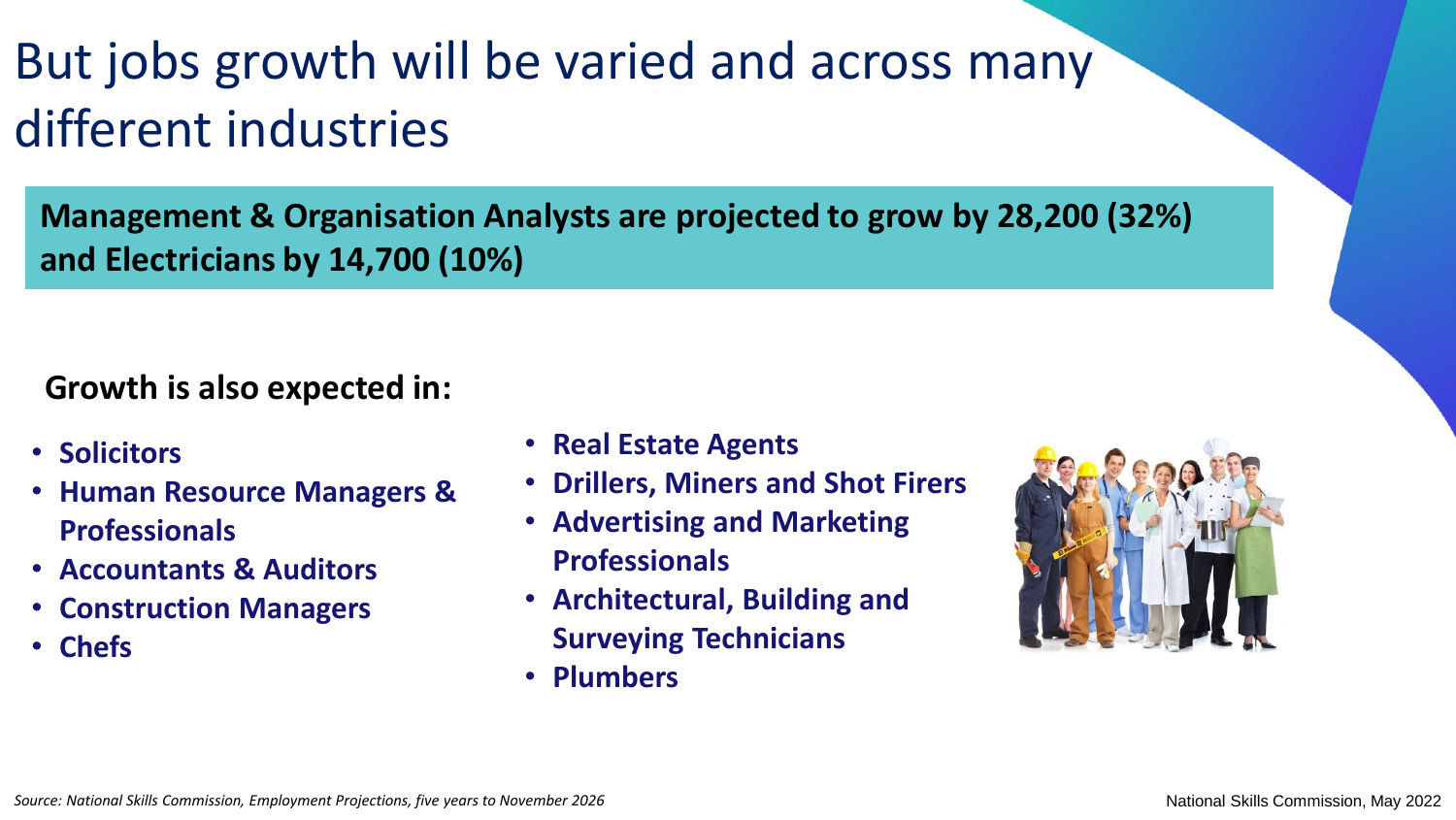## **What do employers want?**

**Knowing what employers what in uncertain times is even more important for job seekers**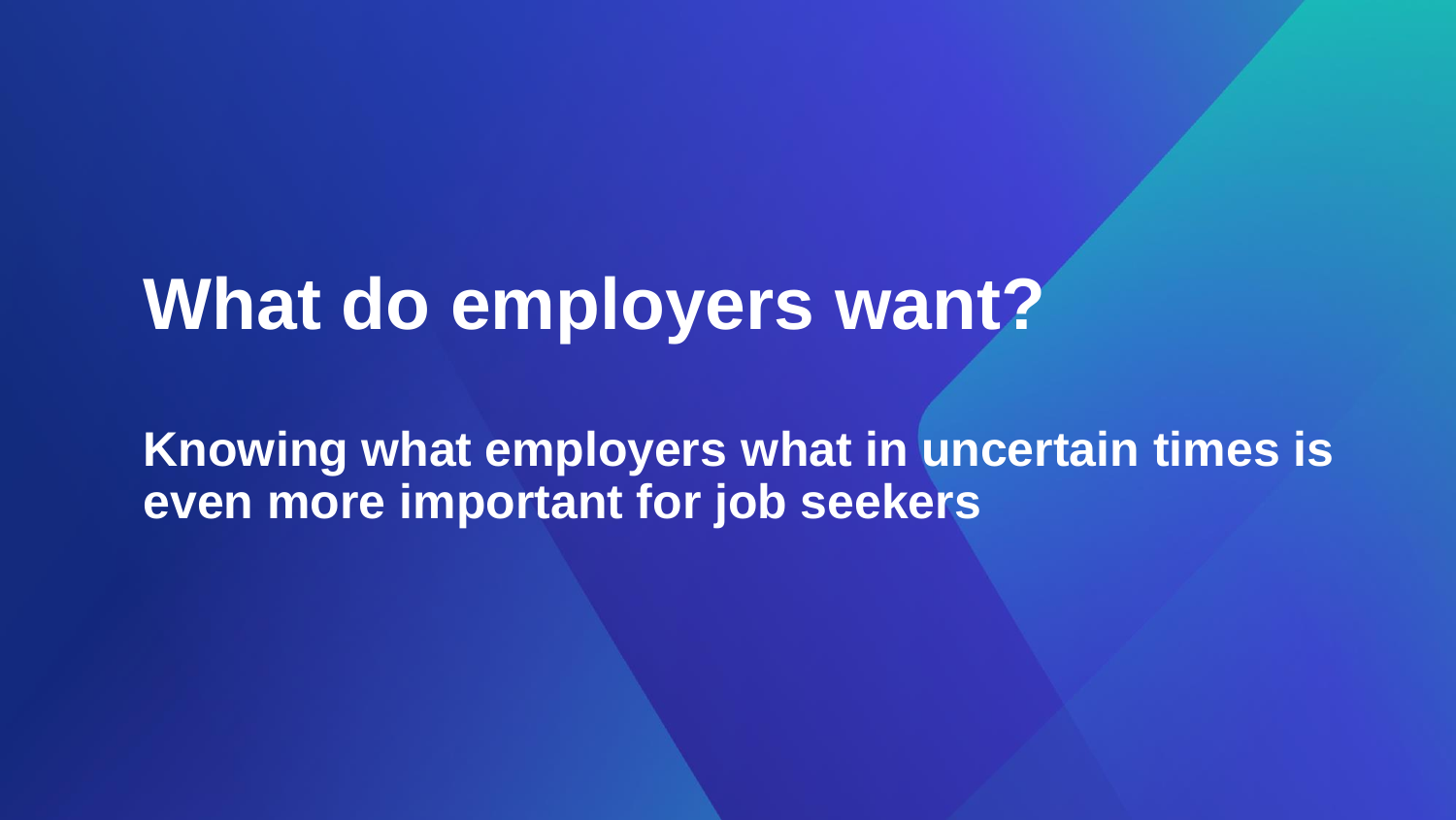#### Employers want the whole package



#### **Education and Training** *IS ESSENTIAL*

Post-school education has become increasingly important

#### **Experience** *IS NECESSARY*

Australian employers want new staff to have experience

**Employability Skills** *ARE VITAL* Employers want the right match for their business

*Source: National Skills Commission, Survey of Employers' Recruitment Experiences, 2019*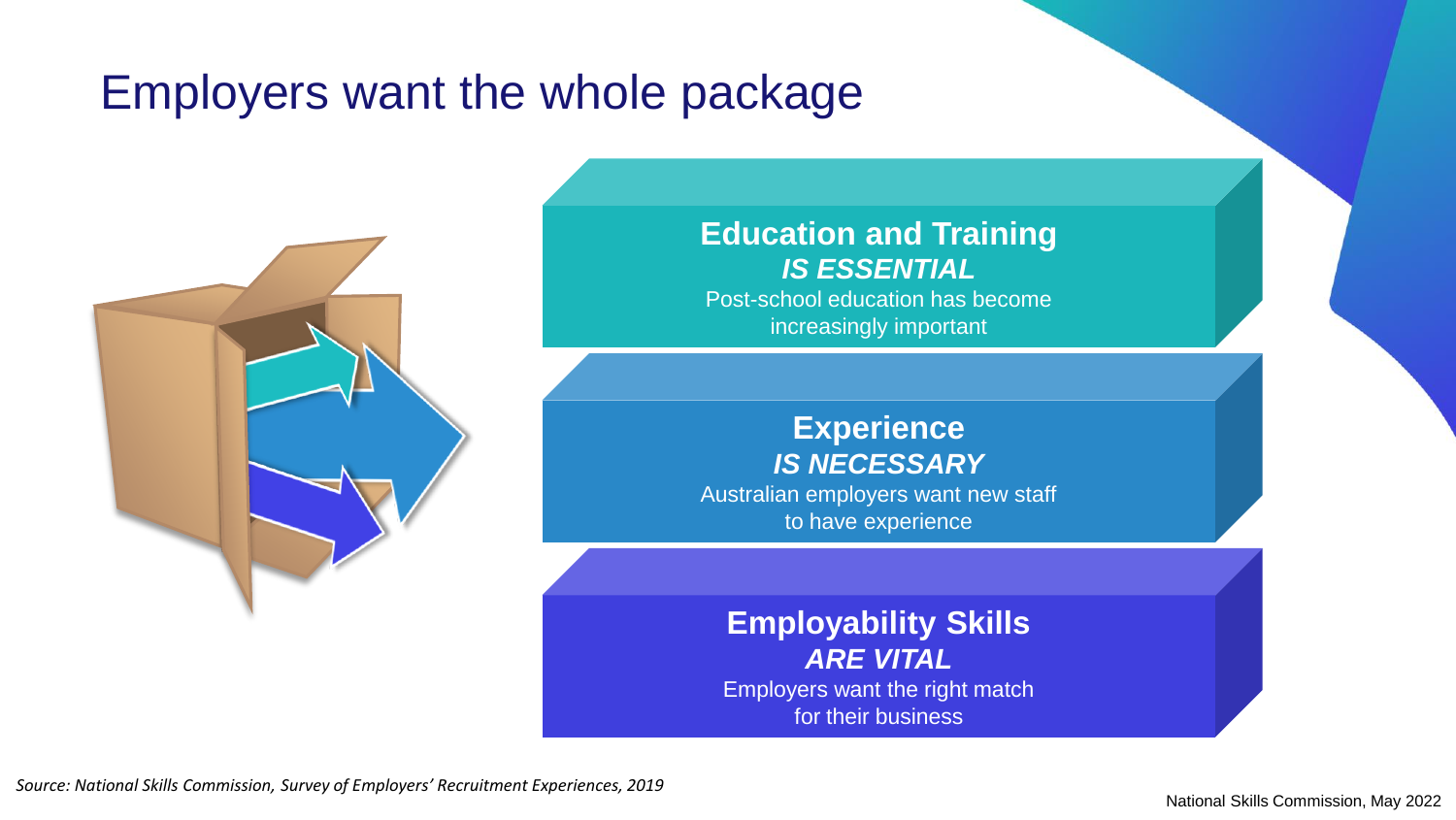## **Education and training will help job seekers get ahead**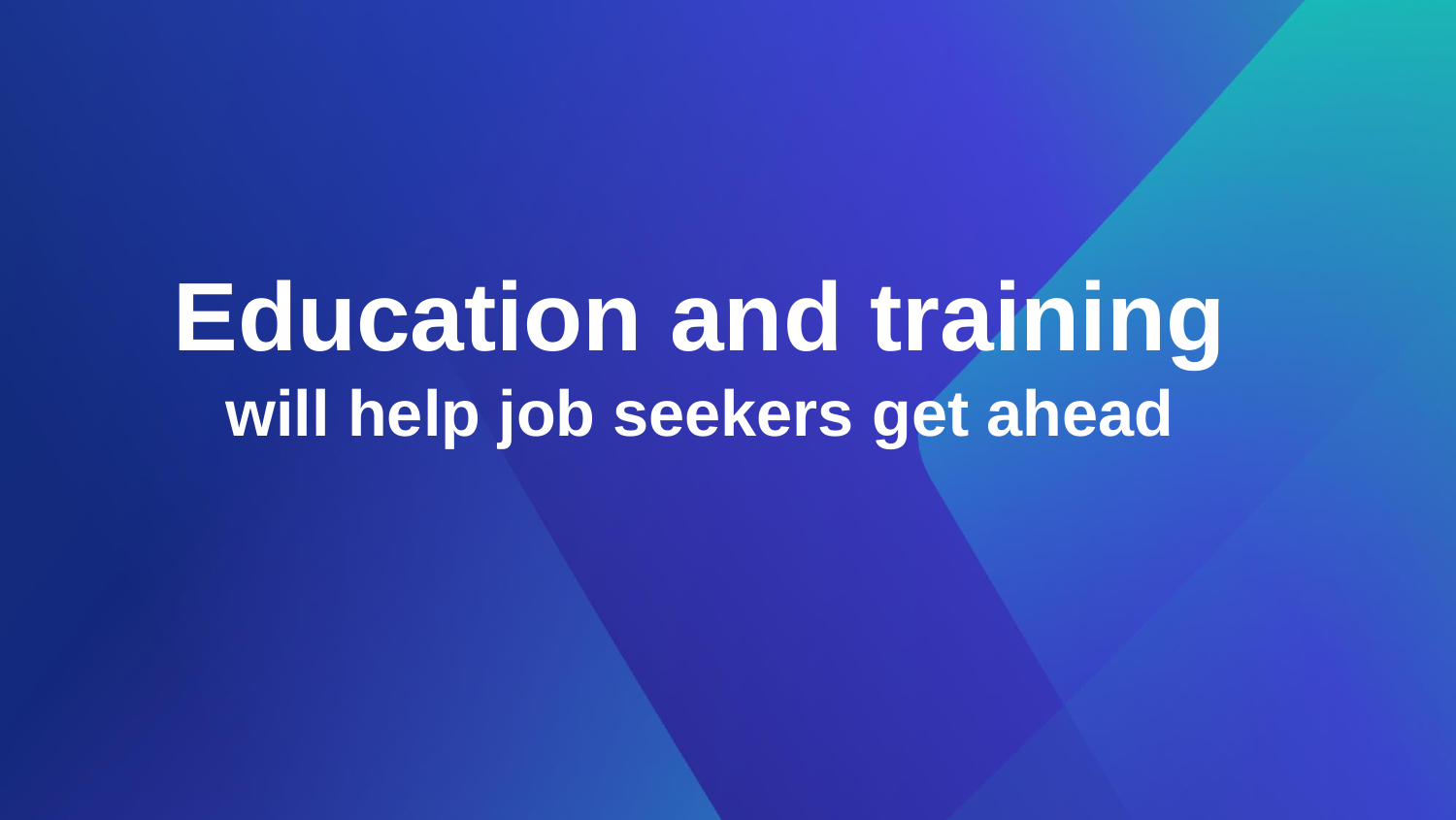The right qualifications improve job prospects

#### **Unemployment rates, by highest level of education, 25-34 years, Australia**



The jobs market is also becoming more highly skilled… Over **90% of new jobs** will require advanced vocational education or university qualifications

Source: ABS, Census of Population and Housing, 2016; National Skills Commission, Skill Level employment projections, November 2021 – November 2026 National Skills Commission, May 2022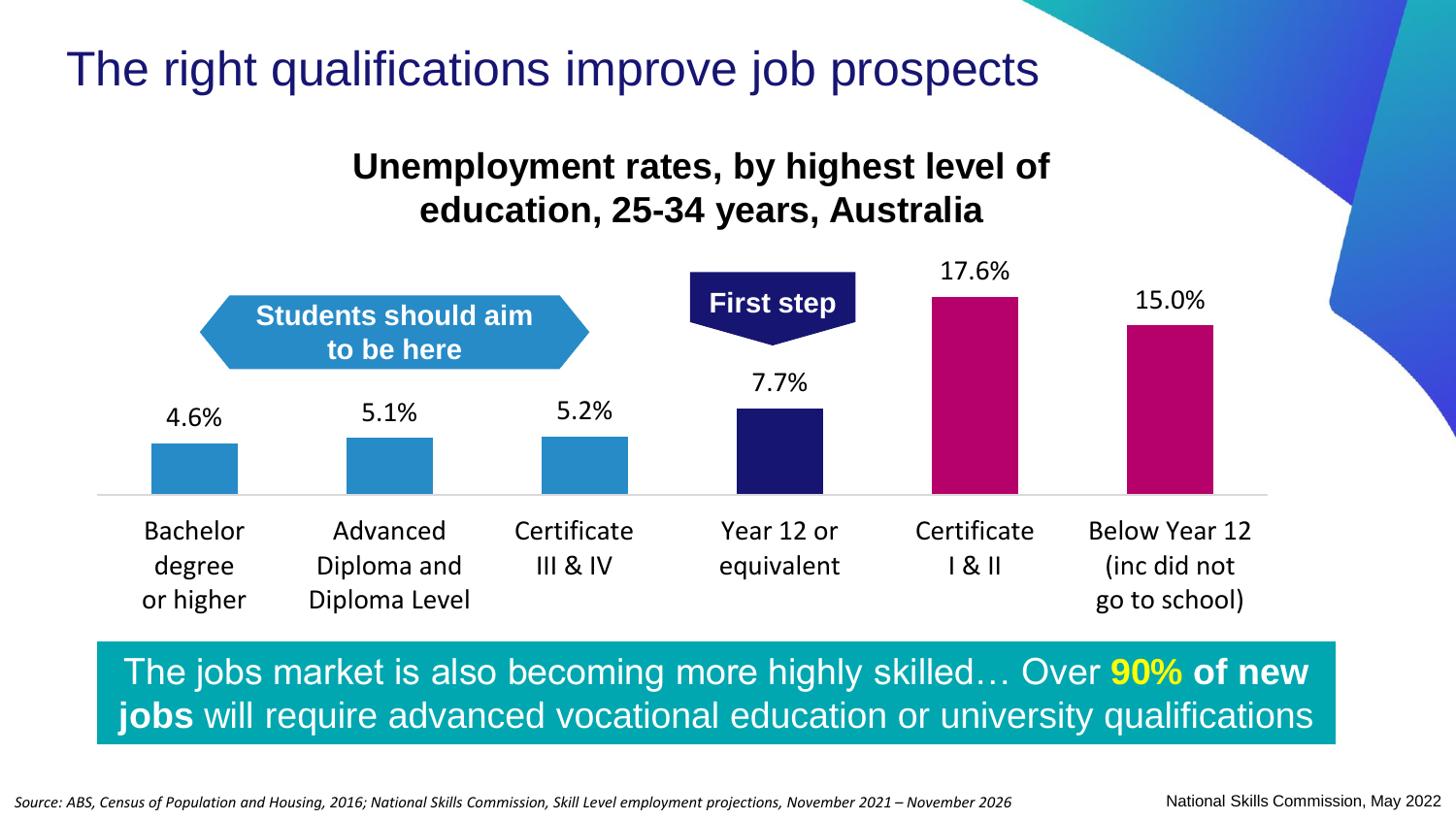### Completing Year 12 is an important first step

While school may not be for everyone, completing Year 12 or equivalent has a substantial impact on future employment outcomes

#### **Labour market outcomes by highest year of school completed, Australia**



*Source: ABS, Australian Census Longitudinal Dataset, 2006 and 2016*

National Skills Commission, May 2022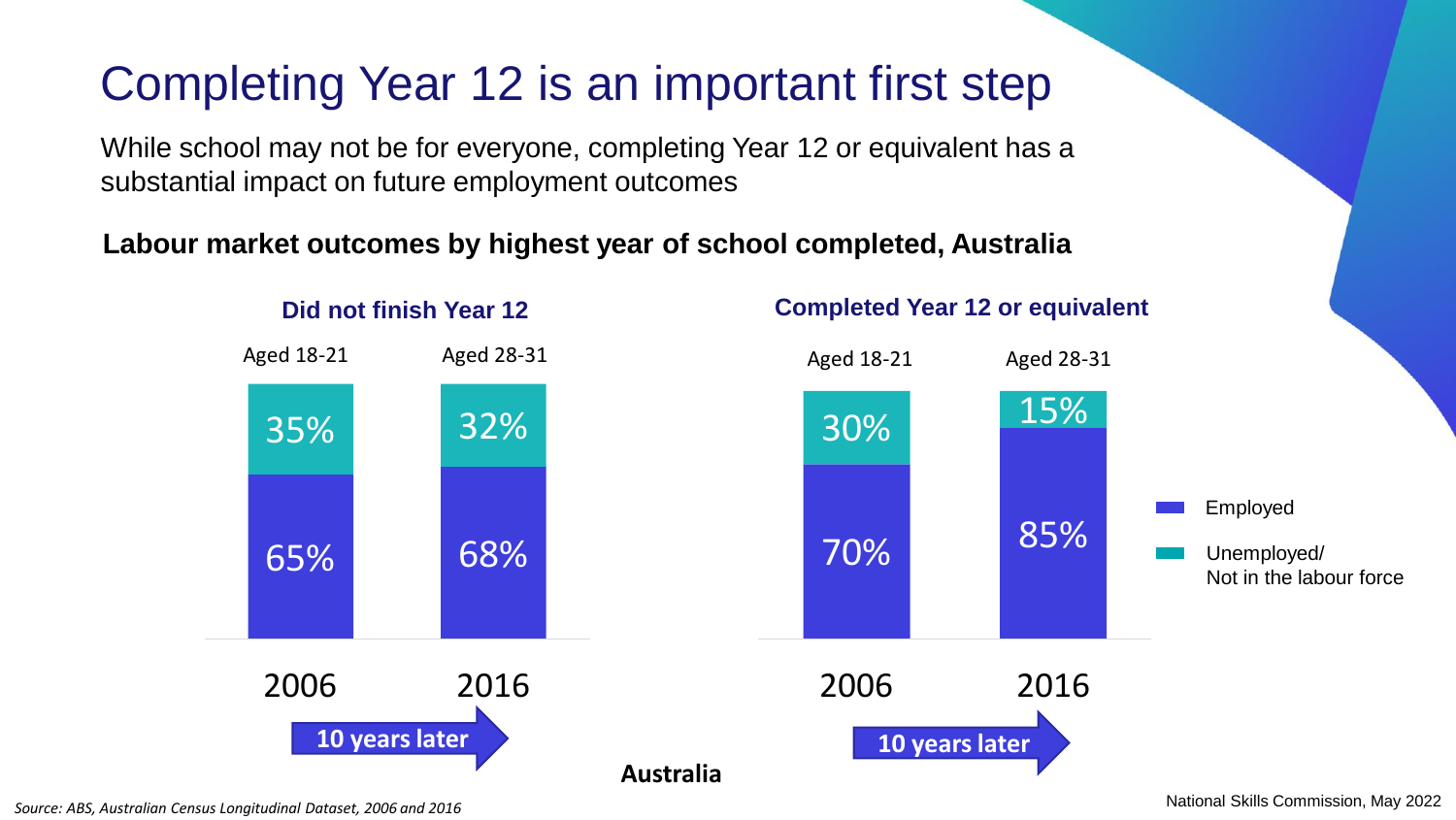### Both university and VET provide very good pathways to employment

#### **Australia, 2021**

University undergraduate outcomes

VET outcomes for Apprentices and Trainees



undergraduates employed after **191.8%** of Apprentices and trainees graduation

employed after training



\$65,000 median salary for graduates employed full-time

\$52,200 median full-time salary of

*Note: VET student outcomes refer to six months after completion while university outcomes refer to four months after graduation. \*Median full-time salary after training for Certificate II and above qualification completers. Source: NCVER 2022, VET student outcomes, 2021; Quality Indicators for Learning and Teaching, Graduate Outcomes Survey, 2021*

National Skills Commission, May 2022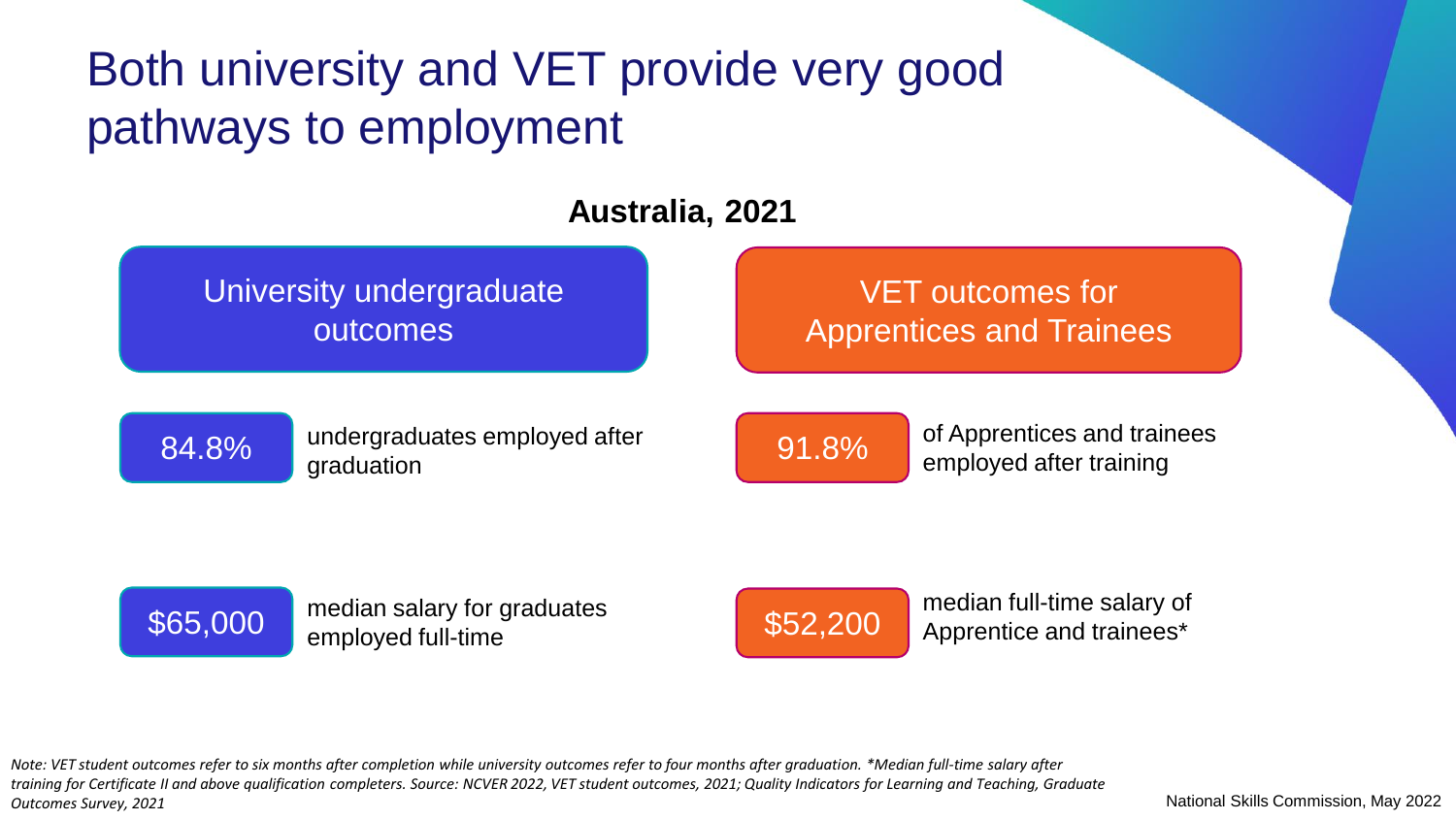### VET also offers *pathways* to many jobs in demand

#### **Top 14 occupations advertised online, Australia, March 2022**



#### **VET studies** *can open* **the door to many opportunities!**

*Source: National Skills Commission, Internet Vacancy Index, seasonally adjusted data, March 2022*

National Skills Commission, May 2022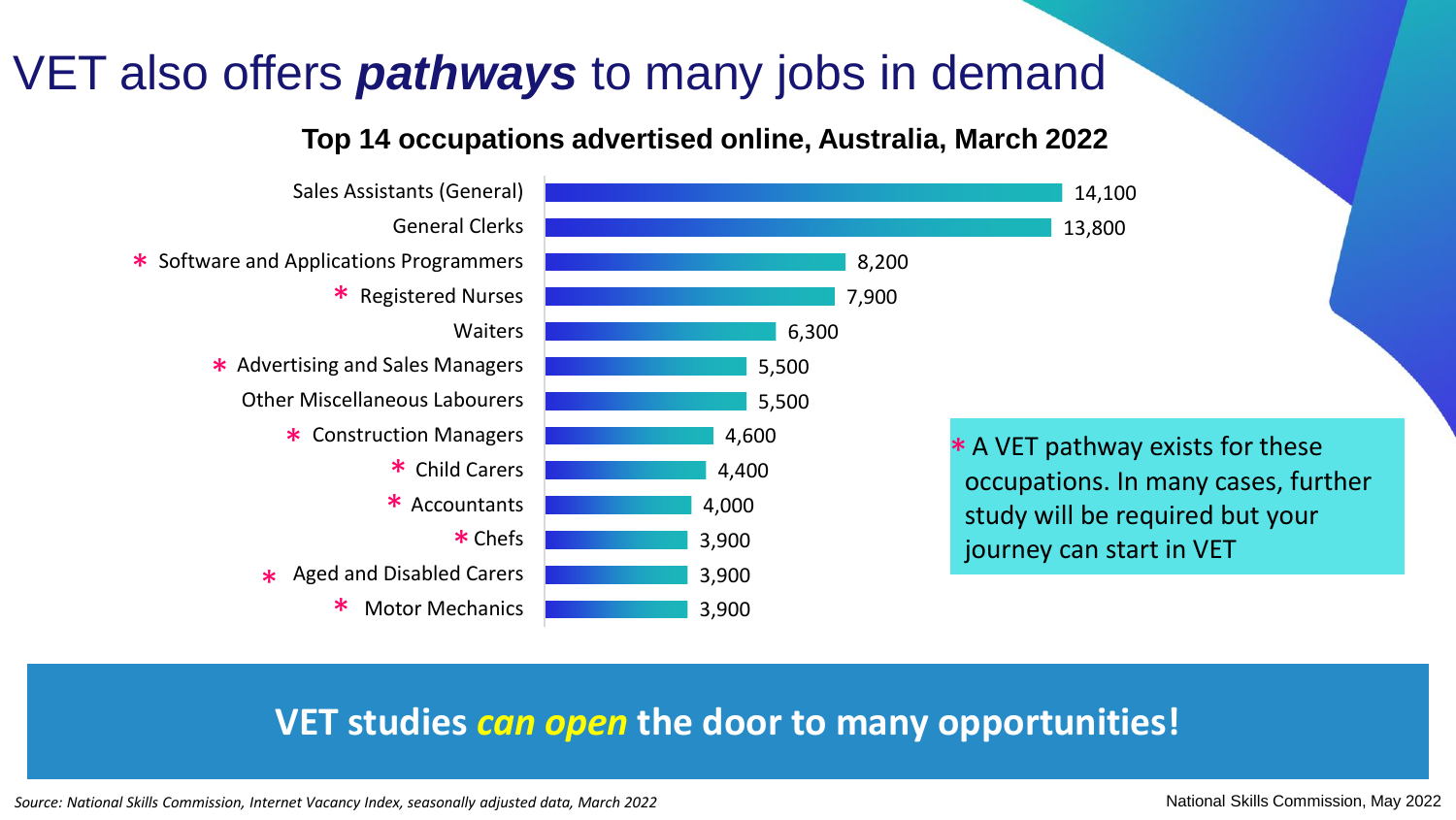# **A qualification is not enough…**

**Employers also want people with experience**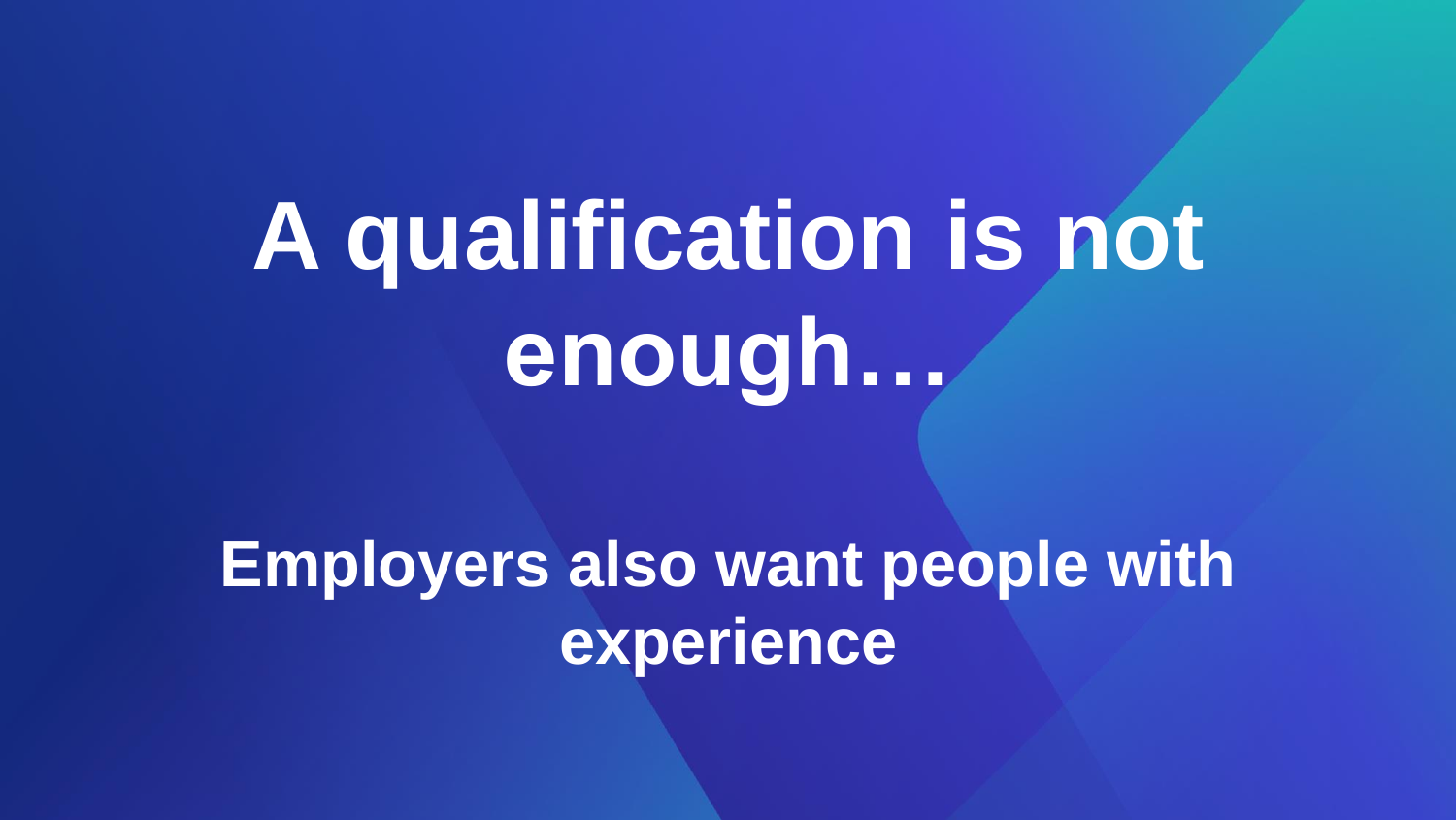### Why is work experience important for young people?

Shows they are reliable and trustworthy

Shows they know how to work

Provides contacts and references

Provides opportunities to develop skills

**Improves confidence Three** out of **four** employers require applicants with work experience

> Remember, there are many ways for young people to get experience such as through volunteering, sports clubs, school work experience programs and part-time or casual employment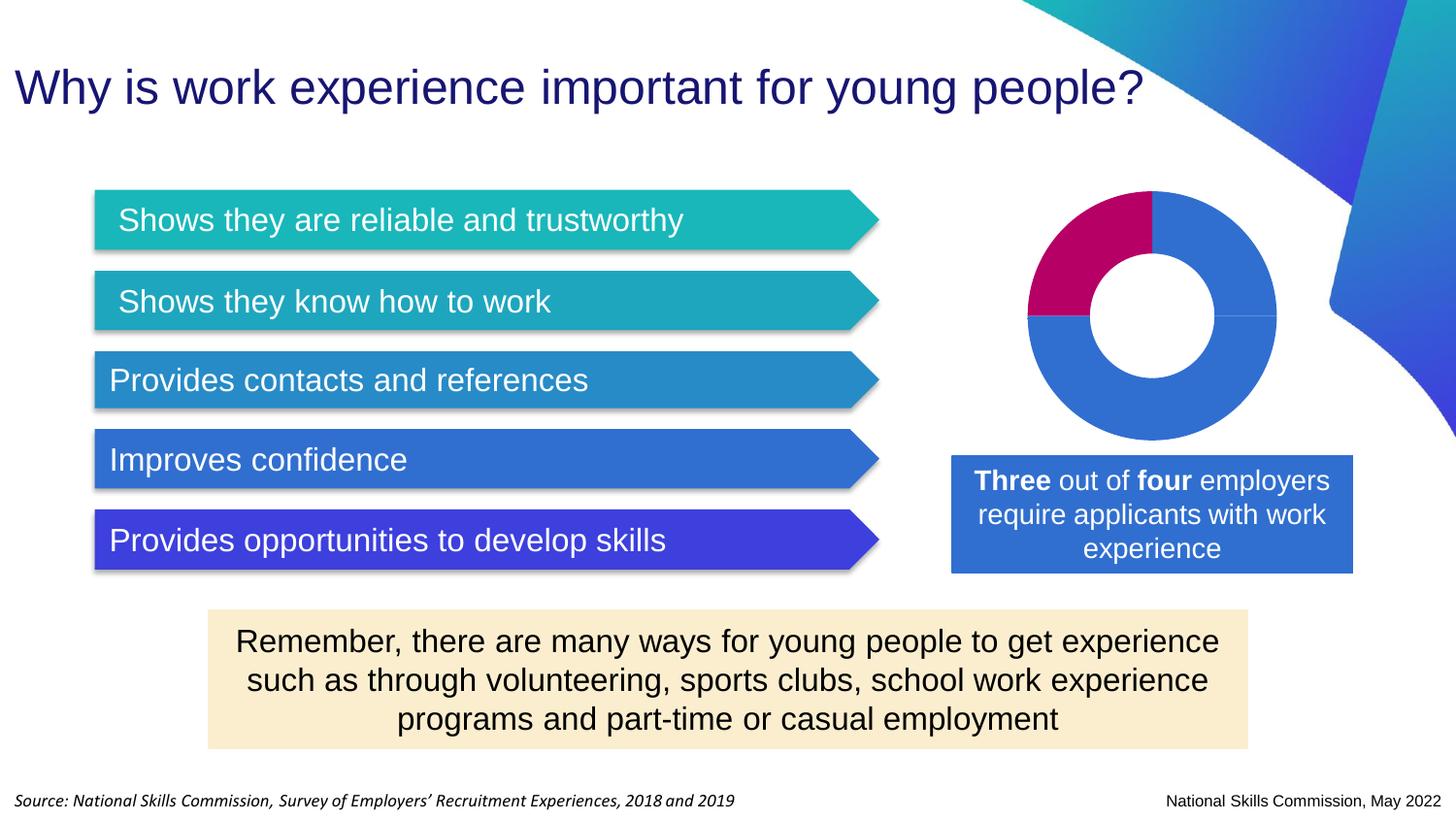**Employers will not compromise on personal qualities**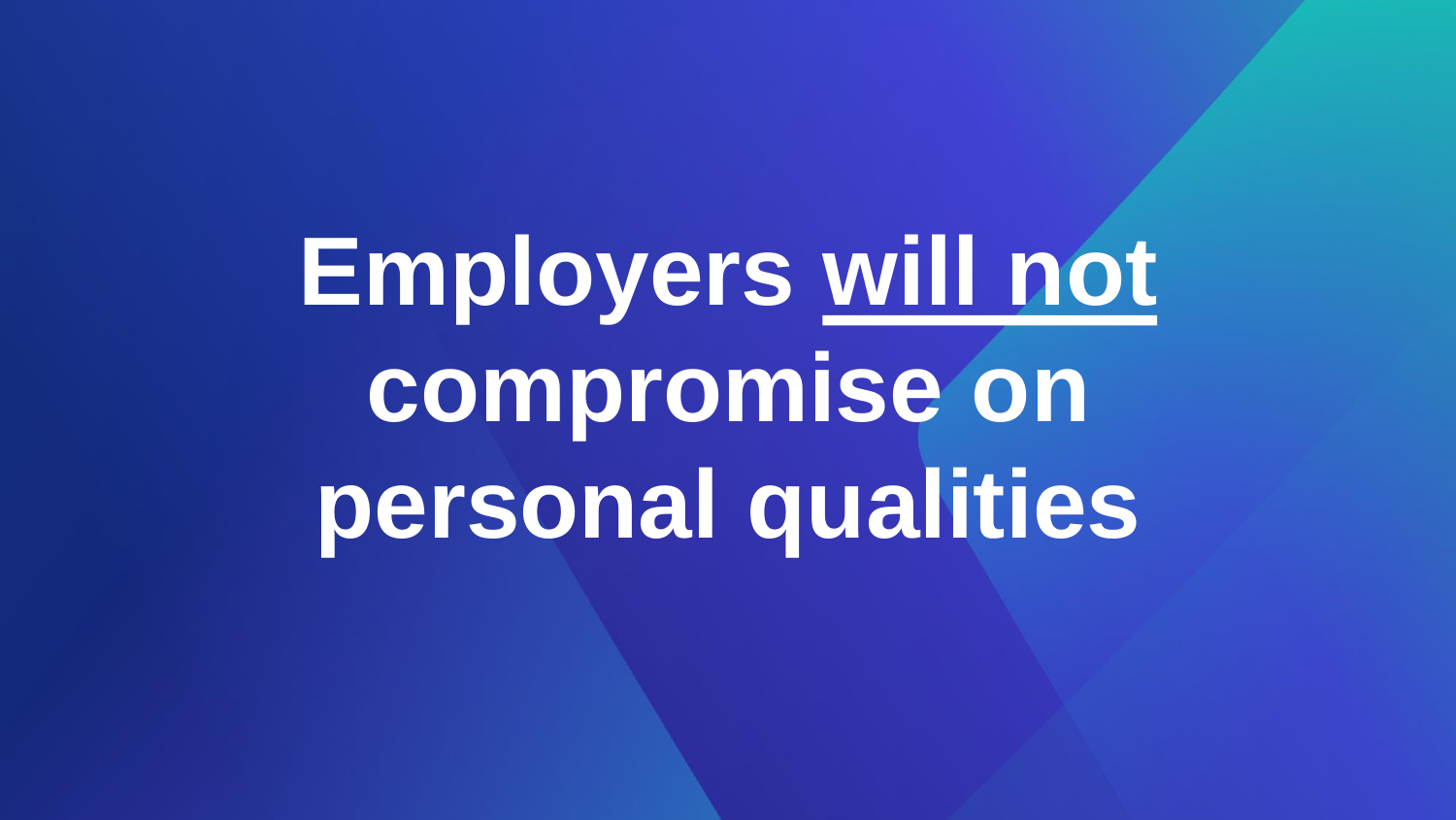### Employability skills are important – employers want the right match for their business



**75%** of employers place at least as much emphasis, if not more, on **personal qualities** than they do on **technical skills**

#### **Essential employability skills**

- Interpersonal & people skills
- Communication & teamwork skills
- Organisation & planning skills
- Adaptability & resilience
- Reliability & motivation
- Critical thinking & problem solving
- Digital literacy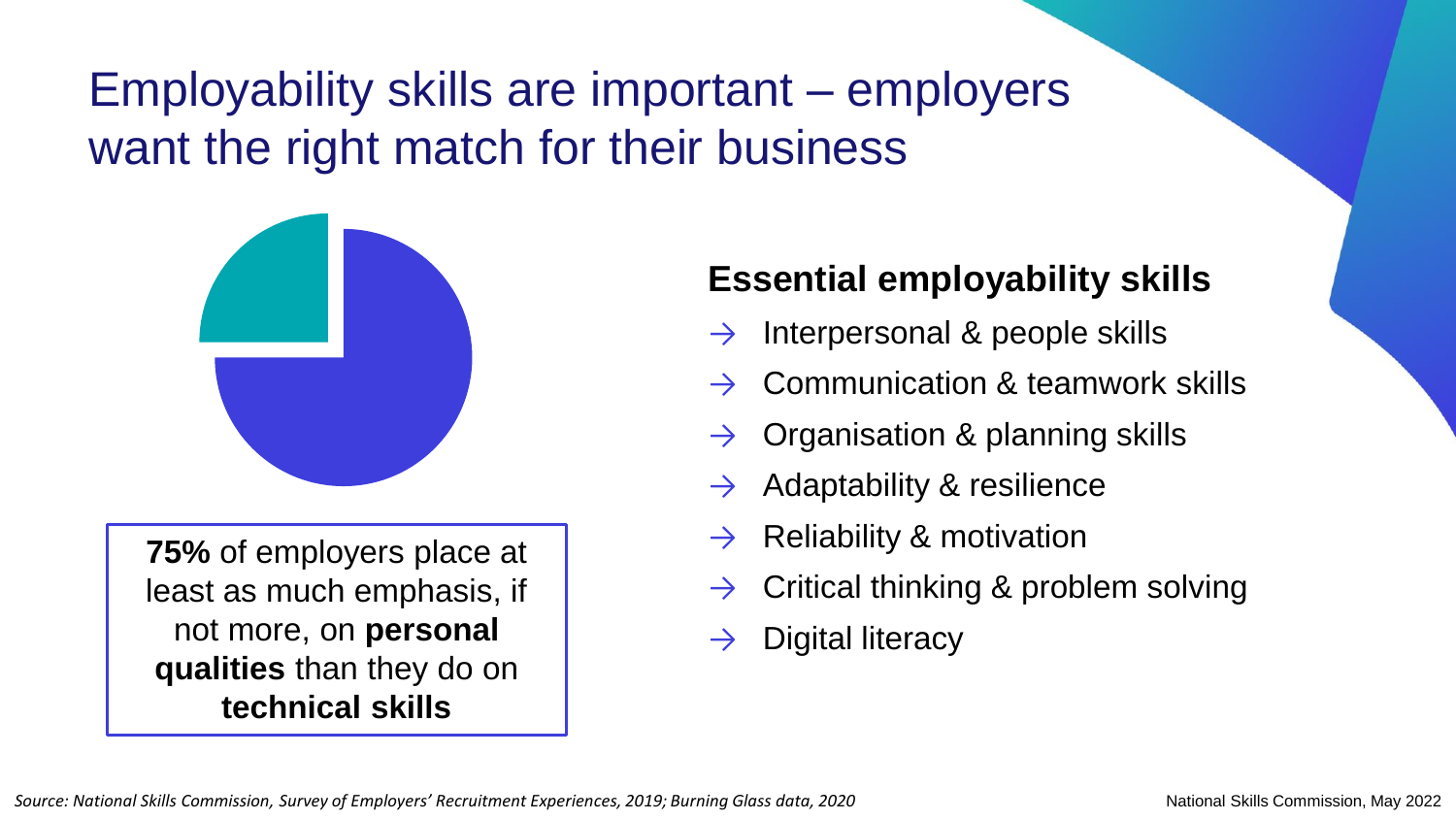**Some final thoughts…**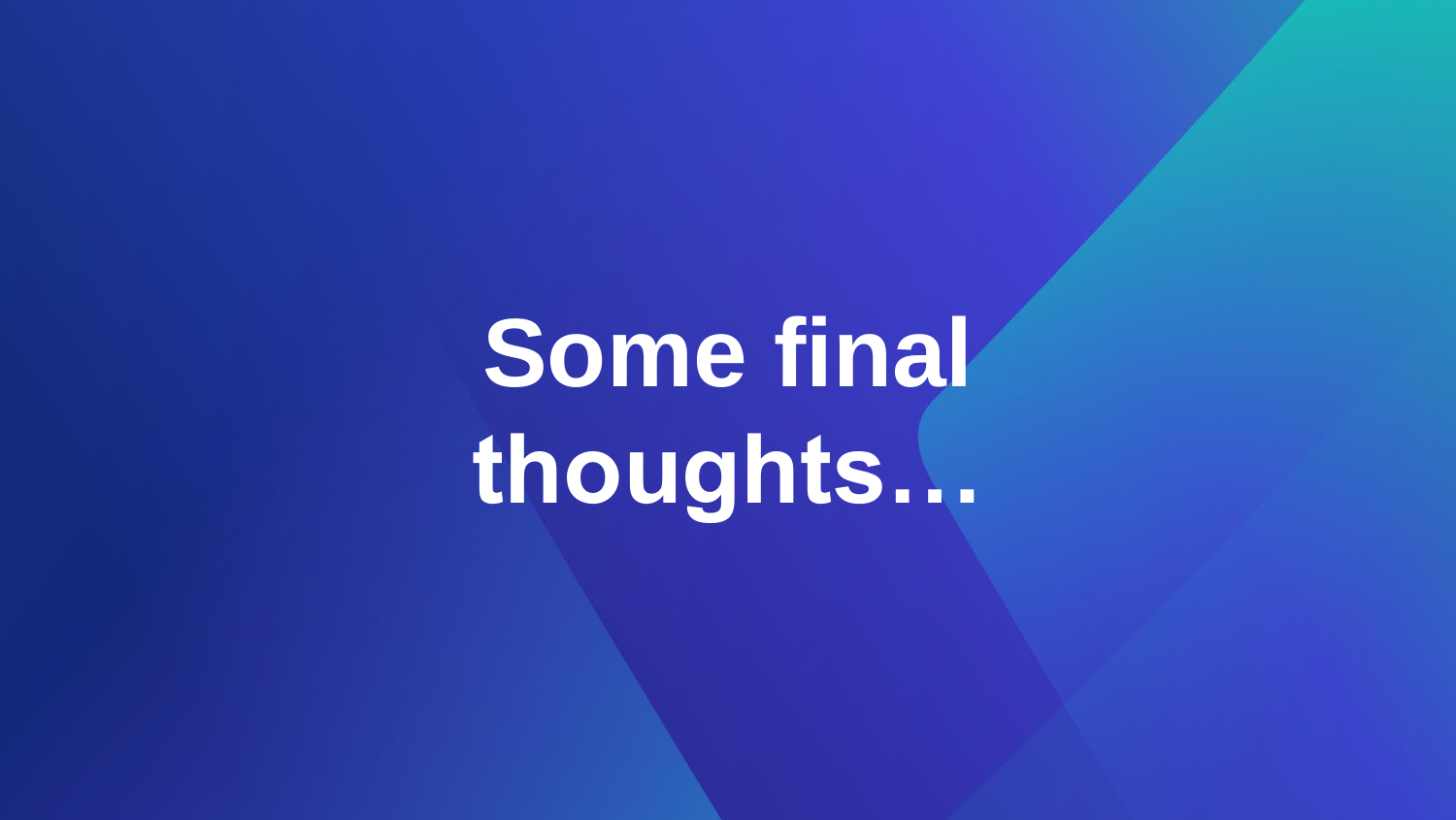#### In closing…

Despite the pandemic shock, the 'old rules' still apply: **education**, **experience** and **employability skills** are essential

There are many emerging occupations as technology and the jobs market evolve

Large employing industries, particularly services-based industries, will continue to provide many jobs, and many of these roles are in shortage

Youth are on the radar: a focus on diverse/subsidised training; support for apprenticeships; career planning and work by the National Careers Institute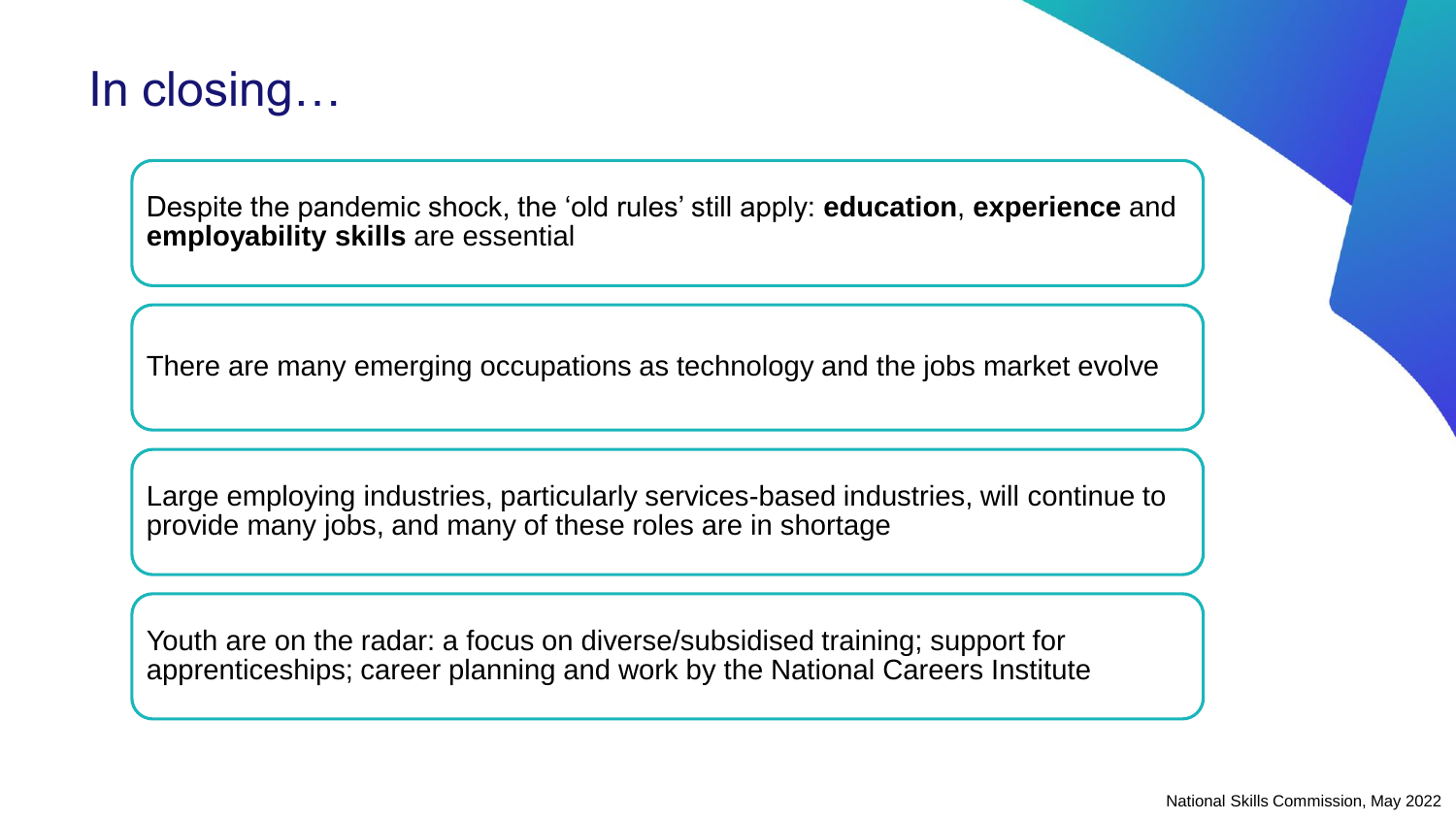### Useful websites are available



#### **[nci.dese.gov.au](https://joboutlook.gov.au/)**

The front door to careers information and support





#### **[yourcareer.gov.au](https://joboutlook.gov.au/)**

Find career ideas, information about training, being job ready and work support on the Your Career website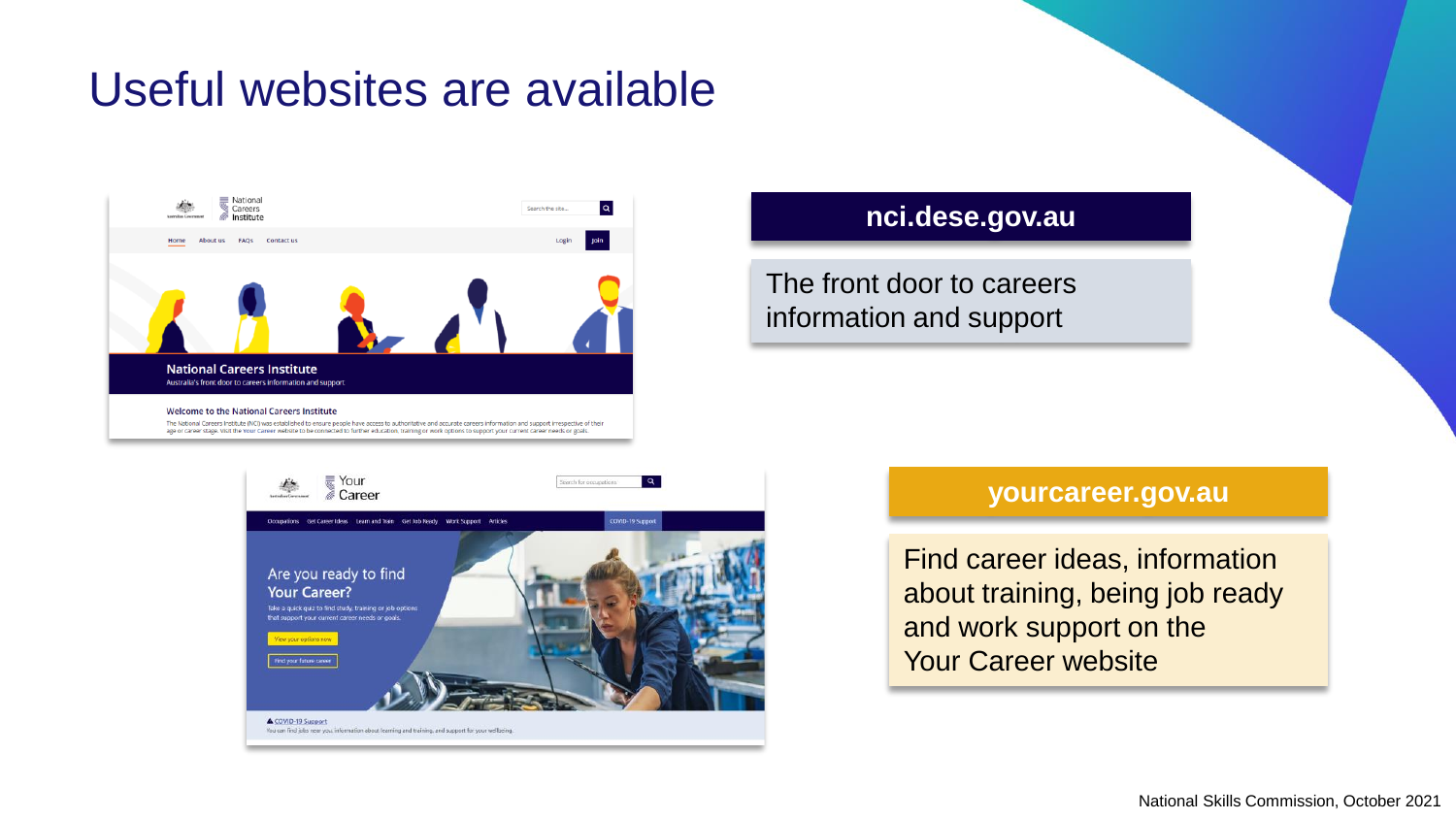### Useful websites are available

**[nationalskillscommission.gov.au](https://www.jobjumpstart.gov.au/)**

Provides updates on the National Skills Commission including labour market and workforce analysis, skills forecasting and analysis, and VET pricing and performance





#### **[labourmarketinsights.gov.au/](https://www.jobjumpstart.gov.au/)**

Labour Market Insights brings together data from a range of official sources to help you understand your local labour market.